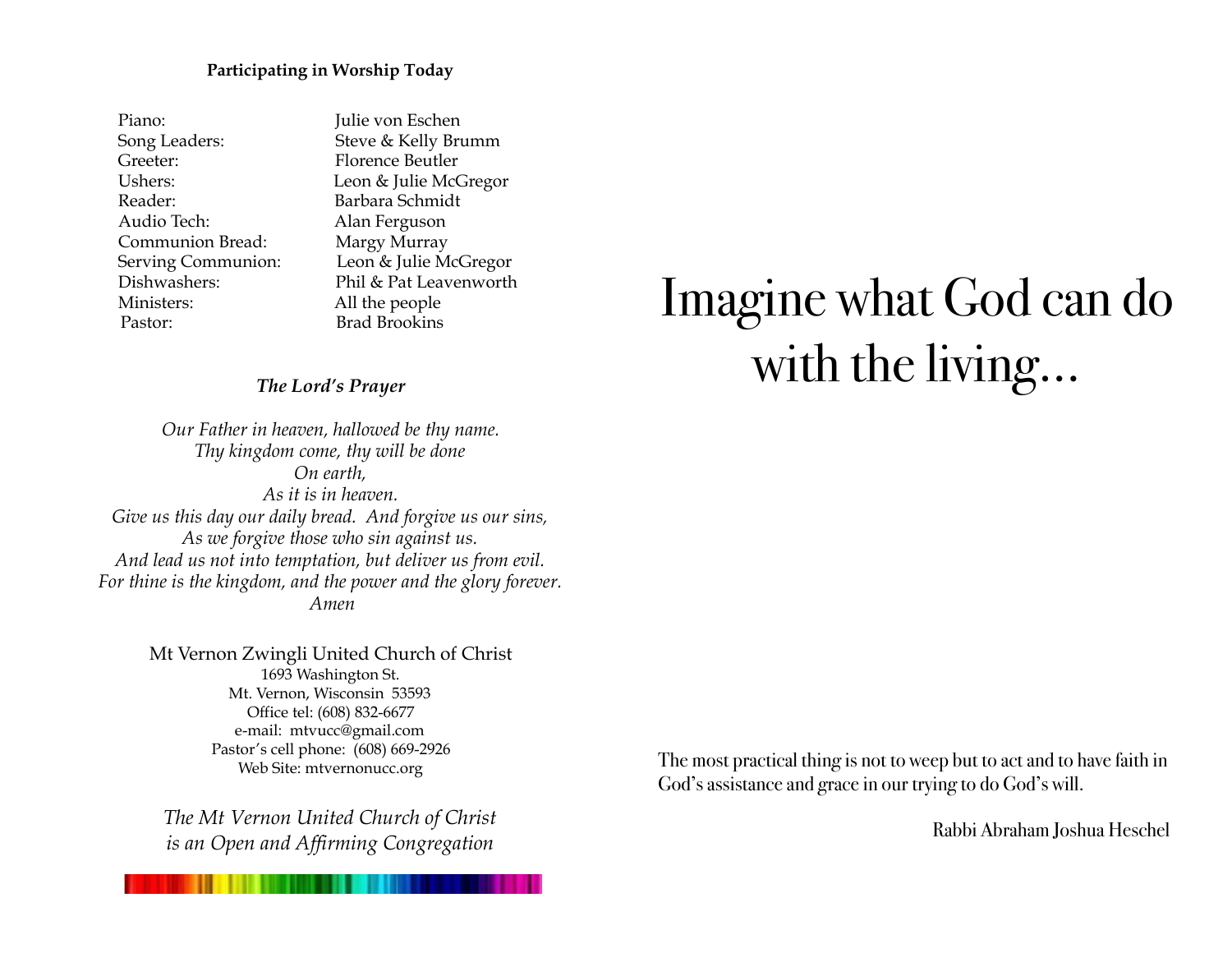## Mt Vernon Zwingli United Church of Christ 24th Sunday after Pentecost

November 19, 2017

**Greeting** 

**Silence** *Lamentations 3:26*

 *It is good that one should wait quietly for the salvation of the Lord.*

**Prelude** *Come, Ye Thankful People Come*

**Bringing in the Light**

**1st Song** *The Lighthouse* **2nd Song** *Pennies from Heaven* 

#### **\* The Call**

Holy God, you call us to a high standard—to love you with our whole heart, mind and strength. It is hard for us to love what we cannot see, hear or touch. By your grace, grant us the trust that gives birth to love. You call us to love our neighbor as we love ourselves. It is hard to love those we do not know and those we do fear. By you grace make *your* love flow through us to the world around us. Day by day lead us in the way of Jesus we pray, Amen.

#### **\* The Promise**

*Anyone, which means everyone, who is in Christ has become a new creation. The old is finished and gone. Everything has become new. By God's grace we are called, forgiven and made whole…*

## *Thanks be to God!*

*Breathe on me Breath of God; fill me with life anew—that I may love what you do love and do what you would do.*

#### **What's Happening**

| Offering                                                                                                                                                                               | <b>What is Heavy Turns to Spirit</b><br>Carrie Newcomer<br>What is hard and heavy turns to spirit.<br>It cannot help bur eventually<br>Become like a cup of ink |  |
|----------------------------------------------------------------------------------------------------------------------------------------------------------------------------------------|-----------------------------------------------------------------------------------------------------------------------------------------------------------------|--|
| Offertory                                                                                                                                                                              | <b>Give Thanks</b>                                                                                                                                              |  |
| * Response                                                                                                                                                                             | <b>Praise God from Whom All Blessings Flow!</b>                                                                                                                 |  |
| * Prayer of Dedication (Unison)                                                                                                                                                        |                                                                                                                                                                 |  |
| Open our eyes. Open our hearts. Open our hands. Help us to see<br>the world as it is, without fear or worry, and to work for the world<br>you envision, in faith, hope and love. Amen. |                                                                                                                                                                 |  |
| <b>Ezekiel 37, 1-6</b><br><b>1st Scripture Reading</b>                                                                                                                                 |                                                                                                                                                                 |  |
| 3rd Song                                                                                                                                                                               | <b>River Where Mercy Flows</b>                                                                                                                                  |  |
| Ezekiel 37.7<br>2nd Scripture Reading                                                                                                                                                  |                                                                                                                                                                 |  |
| Sermon                                                                                                                                                                                 |                                                                                                                                                                 |  |
| <b>The Table</b>                                                                                                                                                                       |                                                                                                                                                                 |  |
| We are invited                                                                                                                                                                         | <b>Sit at the Welcome Table</b>                                                                                                                                 |  |
| Our Prayers of Thanksgiving and the Lord's Prayer<br>Every time I feel the Spirit moving in my heart I will pray                                                                       |                                                                                                                                                                 |  |
| * Hymn                                                                                                                                                                                 | Come, Ye Thankful People Come                                                                                                                                   |  |
| * Benediction                                                                                                                                                                          | May the road rise up to meet you                                                                                                                                |  |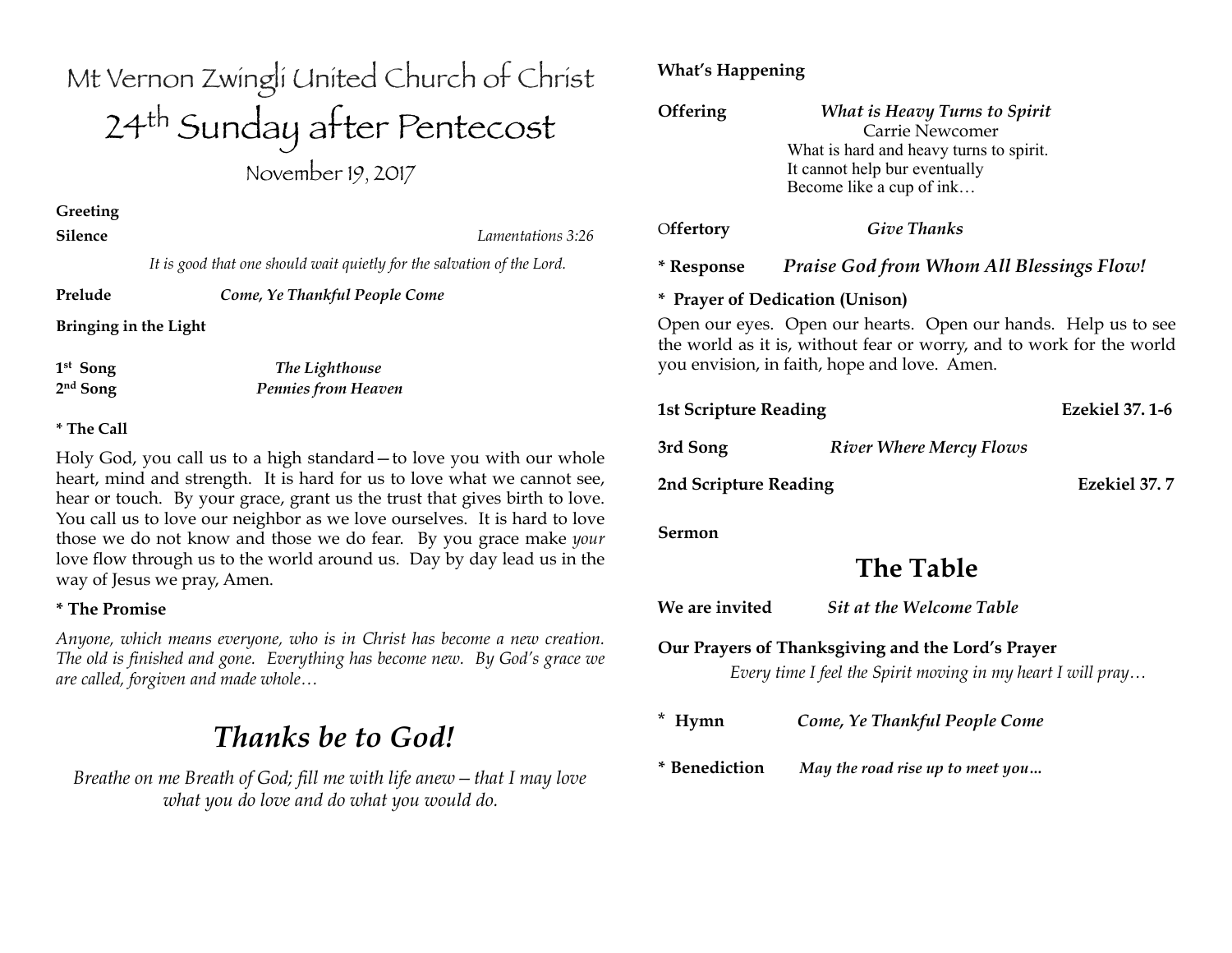### Mt. Vernon Zwingli United Church of Christ

Tel: (608) 832-6677 E-MAIL: MTVUCC@GMAIL.COM WEB SITE: MTVERNONUCC.ORG

*The Mt Vernon United Church of Christ is an Open and Affirming Congregation*

#### *Please remember with your prayers, cards, and calls:*

Beecher Daniels, awaiting more test results and the beginning of treatment. Donna & Roger Stoll Winnie Losenegger dealing with continuing back pain Justine Schmid's grandson diagnosed with cancer

#### **Serving in Worship on November 26, 2017**

Greeter: Beecher Daniels & Joan Sharp Ushers: Beecher Daniels & Joan Sharp Audio Tech: Alan Ferguson Reader: Palmer Haynes Communion Bread: Tisha Brown Serving Communion: Tisha Brown & Mary Penninga Dishwashers: Hale/Murray/Daniels/Sharp Coffee Hour: POTLUCK!!

#### **Please remember we are signing up 4 people to wash dishes after Sunday brunch each week. If you can help, get your name on the signup sheet. Thanks.**

**Every Body Yoga** meets in the fellowship hall at noon on Saturdays and at the Energy Center in Mt Horeb on Mondays at 9:30. Everyone is welcome!

**Waffle Church is tonight** from 5-6:30 in the Fellowship Hall. Bring your kids, grandkids and their friends. Have fun and enjoy the exquisite taste of scratch made waffles with real butter, real maple syrup, real fruit, real whipped cream and the pleasure of real conversation. See Mary Penninga if you have questions.

**Congregational Meeting Notice** There will be a formal Meeting of the Congregation following the worship service on Sunday, November 26, to vote on the proposed changes to our church constitution. Watch your email for the final draft of the document we will be voting on. If you have any questions please call Moderator Karen Fletcher (845-6067) or call the church office (832-6677)

The Community Clothes Closet Blanket Drive starts this Sunday and runs through November. All new or gently used blankets are needed but there is a special need this year for 4ft X 6ft throw blankets. Bring your donations to church and we will stack them on the chancel. Talk to Lori Burns, our CCC Liaison if you have any questions. Thank you.

**Thanks to everyone who contributed** fruit and nuts to our gift baskets this year. Your generosity is much appreciated. Mt Vernon Caregivers

**We will be collecting new and gently used toys** (and cash donations) for the Verona FFA "*Share a Toy"* program over the next few weeks. Please place your gifts in the box on the chancel or your money gift in the offering plate with "Share a Toy" on the memo line. Thank you for being so generous. See Judy Edwards if you have any questions.

R**eminder from our chief pipe organ fan:** There will be a free Carol Sing at Overture Hall in Madison on Monday, November 27, with Principal Organist for the Madison Symphony Orchestra, Greg Zelek. The "Mighty Klais" pipe organ was custom built for Overture Hall and is a joy to behold!

If you who are interested in attending as a group, please let me know. Perhaps we could car pool and maybe stop for a bite to eat on the way. The Carol Sing will last for about one hour. It is a great way to kick off the holiday season, and you can't beat the price! Alan Ferguson